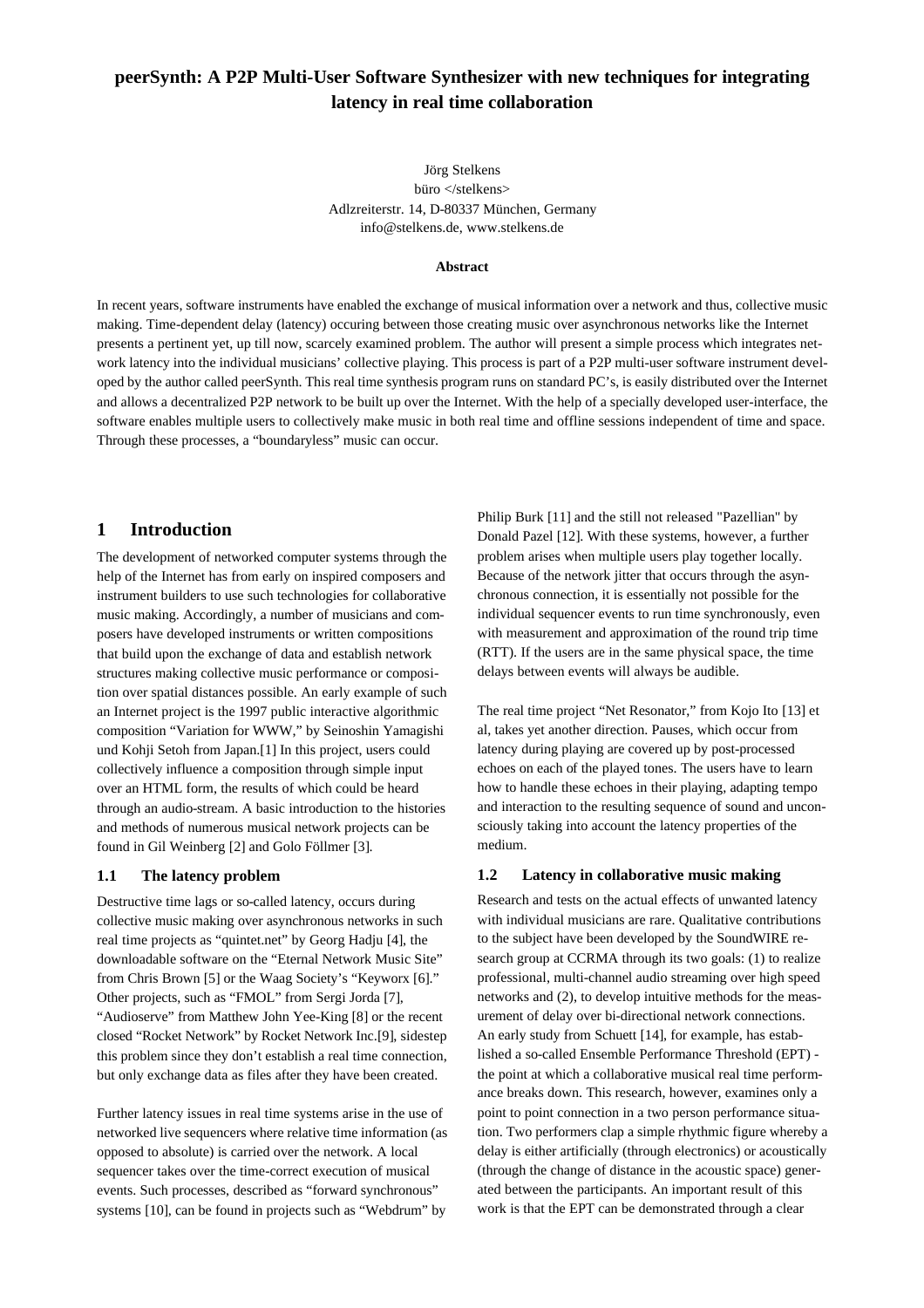decrease in the speed of the musician's intuitively chosen performance tempo - accordingly, an EPT of approximately 20-30 msec was established. This corresponds to a distance between the performers of approximately 10m (with the speed of sound equaling 344m/sec).

# **1.3 Latency acceptance and integration**

The hope for lower Internet latencies that lie below the EPT will in the near future, if at all, be fulfilled only with Internet connections based within large institutions. For the independent computer musician, access to high-speed networks like ATM or Internet2, as used, for example, in the Sound Exchange project from Mara Helmuth [15] , remains, in general, inaccessible. Considering the observations of the aforementioned approaches to musical real time collaboration, the author therefore considers it of little use to ignore or avoid latency problems. Rather, through the author's synthesizer concept, the existence of latency is taken into account as a given. This acceptance of latency as a property of the medium is reflected, for example, in the words of the network and sound installation artist Atau Tanaka, who speaks of a "new musical language" and a particular Internet "acoustics:"

*"Transmission delays will be considered a hindrance as long as we try to superpose old musical forms onto the network. Rather, a new musical language can be conceived, respecting notable qualities of the medium, such as packetized transmission and geography independent topology. These features can be said to define the "acoustic" of the network, a sonic space that challenges existing musical notions of event, authorship and time." [16]*

Rasch [17] proved in his early experimentation that musicians who play instruments with relatively long attack times (e.g., string instruments) are capable of adapting the physical excitation of the instrument to stay in time during a performance. Similarly, this human musical ability can be utilized to work with the issue of latency by giving the user the ability to gauge the constantly shifting state of lag (caused by network iitter) between him/herself and the other players.

# **2 peerSynth**

The author's software peerSynth's basic idea is to make a gauging of latency possible by changing the synthesized sound of a multi-user software instrument, depending on the current latency situation occurring in connections to the other users.

# **2.1 User Representations**

peerSynth consists of a single program that differs from that of standard Client-Server approaches in that it establishes a real time P2P network through TCP/IP. For this purpose, peerSynth runs as an instance on the computers of the players. High resolution musical parameters (not audio data) are sent and received in real time by the instances. This saves bandwidth therefore making peerSynth ideal for modem connections. If exchange of audio data for the sampling unit of the synthesis kernel is necessary, this can occur serially through specially established TCP/IP connections running in the background without interrupting the real time data exchange. The same routines can also be used for the automatic exchange of session recordings (mp3).

Each of the peerSynth network players is represented in each local instance as a user with his/her own interface and sound synthesis unit(module). This means, for example, that if three users are connected via peerSynth then 3 user interfaces and 3 sound synthesis units are produced by each running instance through the help of object-oriented programming, here referred to as "user representations."



#### **Figure 1: peerSynth user representations in a builtup P2P network**

This approach differs from other existing multi-userinstruments that, as a rule are based on the linking together of individual musical user parameters on a server with a simple copy on each connected client.

# **2.2 Latency as musical parameter**

By introducing the user representation, it now becomes possible to process each individual, user-produced sound within each peerSynth instance differently.

Through the help of a constantly updated, automated measurement of the RTT (high resolution ping), the individual latency of one's own peerSynth instance to the connected instances is determined. These diverging values can then be interpreted as musical parameters and influence the sound of each representation.

This process can be interpreted as an individual "perspective" in relationship to the other users, similarly as, for example, in a 3-D multi-player action game. In this case, the game does not look the same for each player - the individual user sees only the chosen perspective, including the representations of other users. With peerSynth, the user cannot actively alter his/her "perspective" of the other users but is instead continually introduced to new "perspectives" resulting from the everchanging properties of Internet latency.

In this way, the property of the medium is represented directly in the sound of the instrument, enabling the players to adapt their performance accordingly.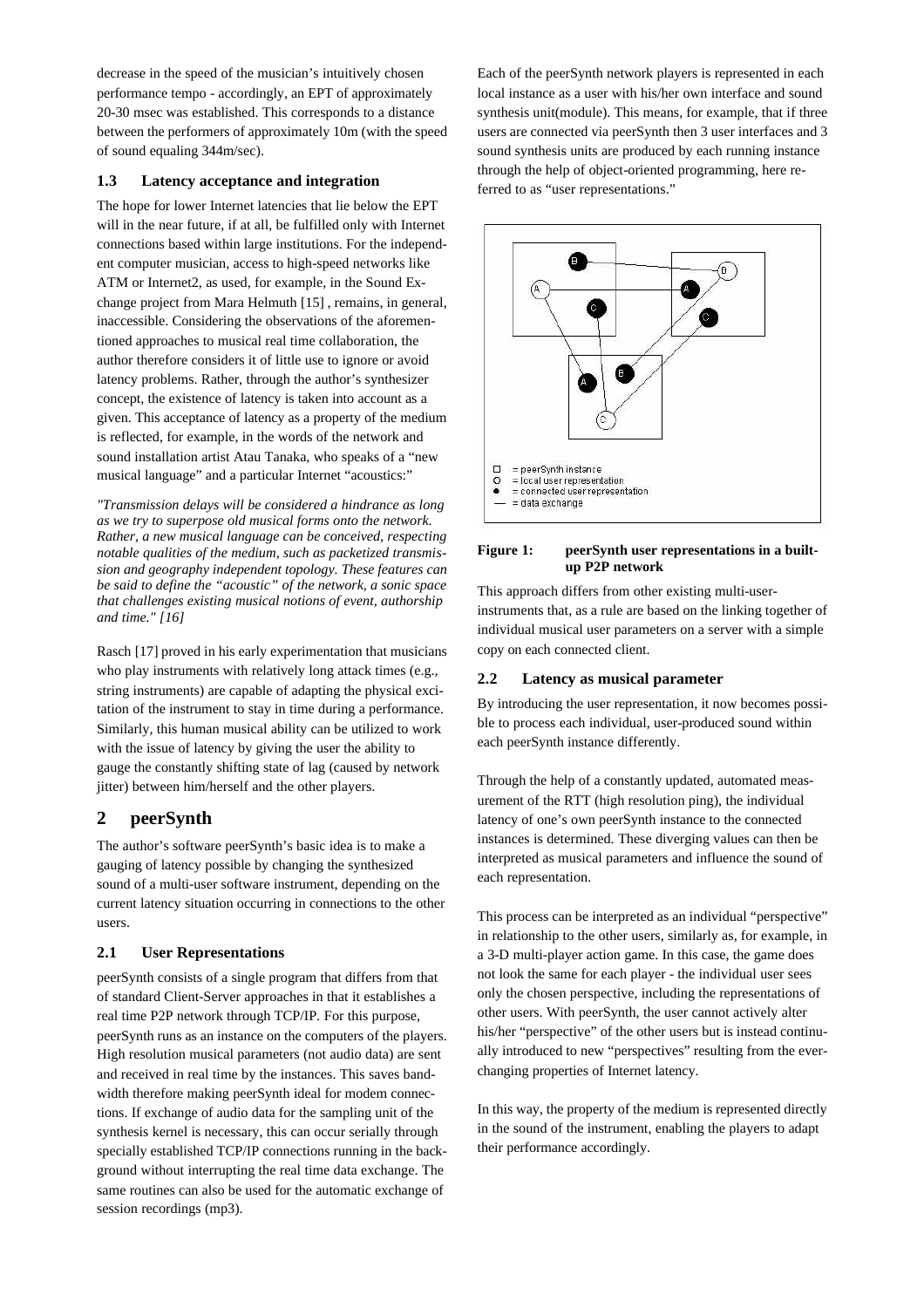#### **2.3 Time to Space**

The modulation of sound by latency can take place in different ways or be executed through a user-influenced, switchable synthesis modulation source. In practice, a technique is generated that works particularly well: the sound of a fixed synthesis unit is modified through further signal processing in such a way that a sound with relatively high latency values is heard as "further away" and with low values as "closer by." This corresponds to the experience of acoustic musicians who play spatially separated in a large room or outside ("alpenhorn effect"). Sound propagation occurs with a corresponding delay and each musician perceives the music that is being played together differently.

peerSynth provides this type of time to space mapping in which the synthesized sound through its increasing latency appears softer, dampened and reverbed. peerSynth's synthesis unit itself consists of a controllable granular synthesis unit with a subsequent analog delay simulation ("scratch delay").

#### **2.4 "Ball in a Bowl" X/Y-Controller**

A key element of peerSynth's user interface is the "ball in a bowl" X/Y controller contained within the author's real time granular synthesis software "crusherX-Live!," presented in 2001 [18]. In this software, the point and field of control are assigned adjustable physical and geometric qualities, for example, mass, friction, curvature, etc. These qualities are then simulated in the software in real time directly onto the screen. The point of control can be clicked on and dragged in a particular direction by holding the mouse button down. When the mouse button is released, direction and speed of this movement is measured and simulated according to its corresponding physical qualities.



#### **Figure 2: "Ball in a Bowl" X/Y-Controller**

peerSynth provides expanded parameter control of the musical representations (generator, scratch delay, volume and pan), thus resulting in the following advantage: the mouse sequence and consequently, controller data are "smooth," meaning they contain few transients. When not in use, the controller automatically centers itself. Complex motion and controller data patterns occur which are not random or arbitrary but rather through physical simulation, are intuitively predictable based on the user's experience of the software.

# **2.5 Interfaces and programming**

peerSynth itself is a standard MDI-Windows application. The MDI field displays the interfaces of the connected userrepresentations. Three "ball in a bowl" X/Y controllers, which control one's own synthesis instance, are displayed in each of

the representations (cf. Figure 3). The right slider shows the current "distance" of the "time to space" modulation and while being continually updated through the latency measurement, can also be manually changed. The user representation then sounds accordingly distant. Additionally, a chat window for user communication and a status window with a latency overview (for example, the ping times) can be opened. Users can log onto an already existing peerSynth session over the menu and toolbar where the modern ASIO audio interface (which is characterized by especially short latency times of direct audio output) can be configured.

peerSynth is written using an OOP environment from Borland (Delphi) and is based on modular and switchable real time sound synthesis and interface components developed by the author [19].

#### **2.6 Network establishing techniques**

In a LAN, peerSynth can automatically establish its P2P network based on a UDP broadcast request. Connecions over the internet are manually established either by entering the IP address of a known participant in an already existing peer-Synth session or by entering a simple domain name (e.g. peersynth.dyndns.org) that is provided by a dynamic DNS service (e.g. www.dyndns.org). As soon as peerSynth is connected with another instance, it will automatically gather information about the other instances in the network and update these accordingly. Simple and variable network topologies and user hierarchies (e.g., conductor, performer, remixer, listener, etc) can be represented using different filters and data connection modes.

# **3 Conclusion**

peerSynth is a new instrument which enables multiple musicians to play together over the Internet. peerSynth neither ignores nor bypasses latency but rather integrates it as a necessary aesthetic property of the medium through a "time to space" technique. The usual client-server model, which has up till now been used in multi-user instruments, is replaced through a modern, self-configured P2P network in which the participants can be linked together in different configurations. Together with current audio and user interfaces a high degree of usability of the synthesizer is enabled. A complex granular synthesis and subsequent "time to space" sound processing technique constitute the unmistakable sonic characteristics of this new instrument.

peerSynth is distributed and available from the author's website at http://www.peersynth.com.